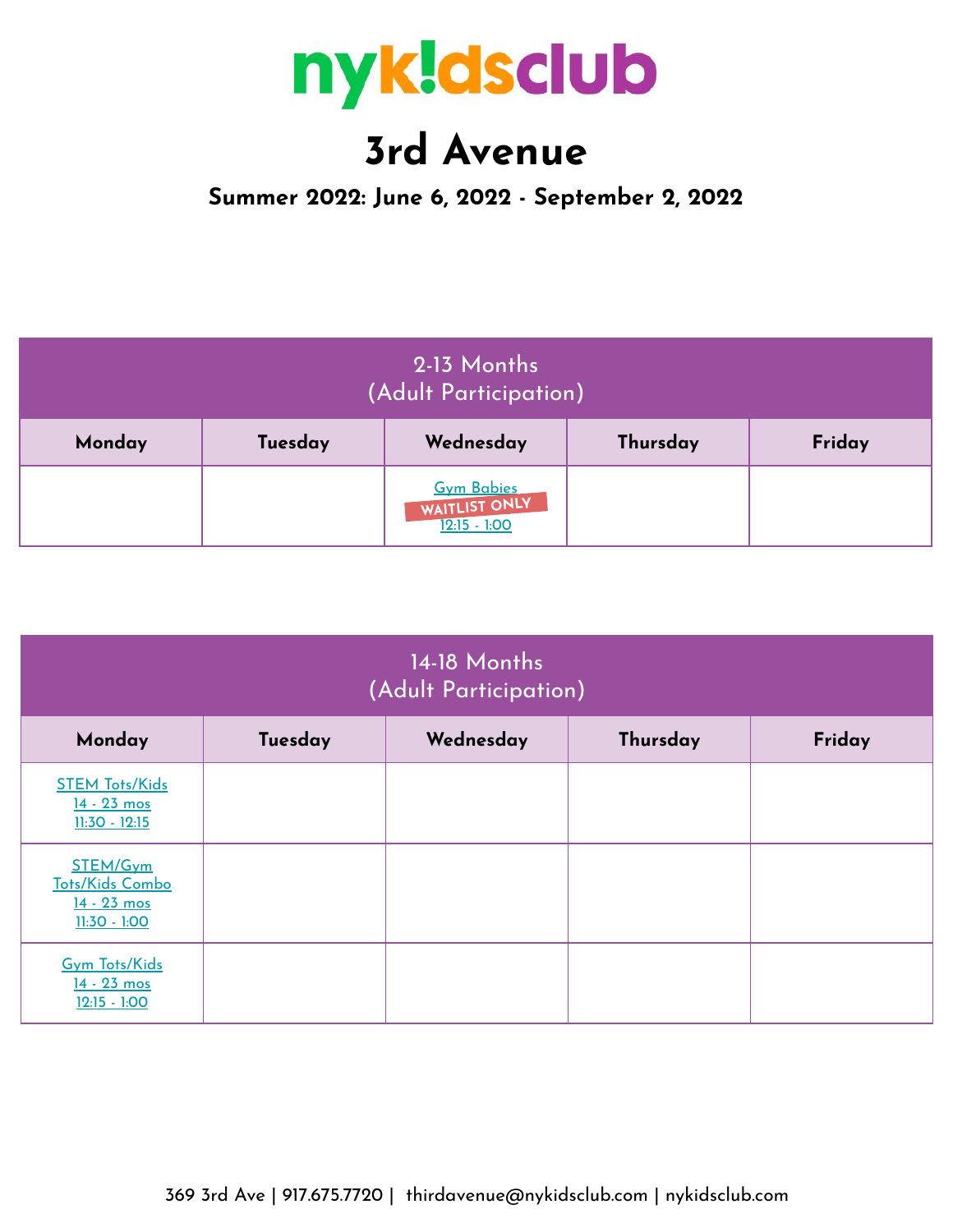| 19-23 Months<br>(Adult Participation)                        |         |                                                        |          |        |  |  |
|--------------------------------------------------------------|---------|--------------------------------------------------------|----------|--------|--|--|
| Monday                                                       | Tuesday | Wednesday                                              | Thursday | Friday |  |  |
| <b>Preschool Prep</b><br>18 - 23 mos<br>$9:00 - 11:00$       |         | <b>Preschool Prep</b><br>18 - 23 mos<br>$9:00 - 11:00$ |          |        |  |  |
| <b>STEM Tots/Kids</b><br>14 - 23 mos<br>$11:30 - 12:15$      |         |                                                        |          |        |  |  |
| STEM/Gym<br>Tots/Kids Combo<br>14 - 23 mos<br>$11:30 - 1:00$ |         |                                                        |          |        |  |  |
| <b>Gym Tots/Kids</b><br>14 - 23 mos<br>$12:15 - 1:00$        |         |                                                        |          |        |  |  |

| <u> 2 ½ - 3 ½ Years </u><br>(Independent Participation)<br>Available for Drop-Ins* |                                               |           |          |        |          |  |
|------------------------------------------------------------------------------------|-----------------------------------------------|-----------|----------|--------|----------|--|
| Monday                                                                             | Tuesday                                       | Wednesday | Thursday | Friday | Saturday |  |
|                                                                                    | Sports 1<br>$2.5 - 3.5$ yrs<br>$12:15 - 1:00$ |           |          |        |          |  |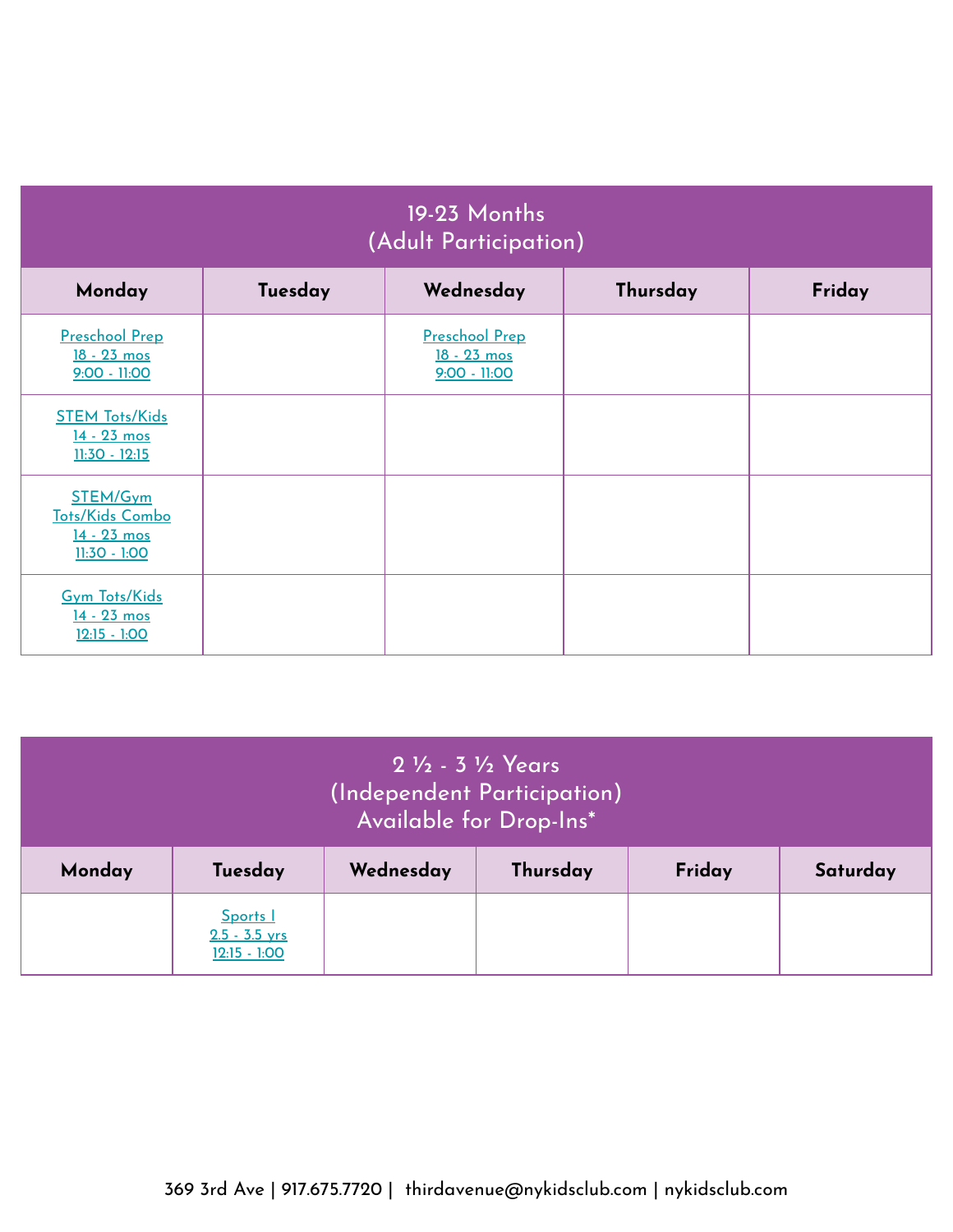# 3 - 5 Years (Independent Participation) \*Available for Drop-Ins\*

| Monday                                                                | Tuesday                                                      | Wednesday                                                                     | Thursday                                                           | Friday                                                                      |
|-----------------------------------------------------------------------|--------------------------------------------------------------|-------------------------------------------------------------------------------|--------------------------------------------------------------------|-----------------------------------------------------------------------------|
| <b>Gymnastics II/III</b><br>$3.5 - 6.5$ yrs<br>$1:15 - 2:00$          | Sports II/III<br>$3.5 - 6.5$ yrs<br>$1:15 - 2:00$            | <b>Gymnastics II/III</b><br>$3.5 - 6.5$ vrs<br>$1:15 - 2:00$                  | Tumble & Dance<br>II/III<br>$3.5 - 6.5$ yrs<br>$1:15 - 2:00$       | Ultimate Fitness<br>II/III<br>$3.5 - 6.5$ yrs<br>$1:15 - 2:00$              |
| <b>Famous Artists</b><br>$3.5 - 5$ yrs<br>$2:15 - 3:00$               | <b>Science</b><br>$3.5 - 5$ vrs<br>$2:15 - 3:00$             | <b>Architects &amp;</b><br><b>Engineers</b><br>$3.5 - 5$ vrs<br>$2:15 - 3:00$ | <b>World Art</b><br>$3.5 - 5$ yrs<br>$2:15 - 3:00$                 | Story, Creation, &<br><b>Illustration</b><br>$3.5 - 5$ vrs<br>$2:15 - 3:00$ |
| <b>Ultimate Fitness</b><br>  /   <br>$3.5 - 6.5$ yrs<br>$3:30 - 4:15$ | World Art<br>$3.5 - 5$ yrs<br>$3:30 - 4:15$                  | <b>Tumble &amp; Dance</b><br>  /   <br>$3.5 - 6.5$ yrs<br>$3:30 - 4:15$       | <b>Gymnastics II/III</b><br>$3.5 - 6.5$ yrs<br>$3:30 - 4:15$       | Sports II/III<br>$3.5 - 6.5$ yrs<br>$3:30 - 4:15$                           |
| <b>History Adventures</b><br>$3.5 - 5$ yrs<br>$4:30 - 5:15$           | <b>Gymnastics II/III</b><br>$3.5 - 6.5$ yrs<br>$4:30 - 5:15$ | Story, Creation, &<br><b>Illustration</b><br>$3.5 - 5$ yrs<br>$4:30 - 5:15$   | Architects &<br><b>Engineers</b><br>$3.5 - 5$ yrs<br>$4:30 - 5:15$ | <b>Science</b><br>$3.5 - 5$ yrs<br>$4:30 - 5:15$                            |

| 5+ Years<br>(Independent Participation)<br>*Available for Drop Ins*   |                                                              |                                                              |                                                                   |                                                                       |  |
|-----------------------------------------------------------------------|--------------------------------------------------------------|--------------------------------------------------------------|-------------------------------------------------------------------|-----------------------------------------------------------------------|--|
| Monday                                                                | Friday<br>Tuesday<br>Wednesday<br>Thursday                   |                                                              |                                                                   |                                                                       |  |
| <b>Gymnastics II/III</b><br>$3.5 - 6.5$ yrs<br>$1:15 - 2:00$          | Sports II/III<br>$3.5 - 6.5$ yrs<br>$1:15 - 2:00$            | <b>Gymnastics II/III</b><br>$3.5 - 6.5$ yrs<br>$1:15 - 2:00$ | Tumble & Dance<br>  /   <br>$3.5 - 6.5$ yrs<br>$1:15 - 2:00$      | <b>Ultimate Fitness</b><br>  /   <br>$3.5 - 6.5$ yrs<br>$1:15 - 2:00$ |  |
| <b>Ultimate Fitness</b><br>II/III<br>$3.5 - 6.5$ yrs<br>$3:30 - 4:15$ | <b>Gymnastics II/III</b><br>$3.5 - 6.5$ yrs<br>$4:30 - 5:15$ | Tumble & Dance<br>II/III<br>$3.5 - 6.5$ yrs<br>$3:30 - 4:15$ | <b>Gymnastics II/III</b><br>$3.5 - 6.5$ yrs<br><u>3:30 - 4:15</u> | Sports II/III<br>$3.5 - 6.5$ yrs<br>$3:30 - 4:15$                     |  |